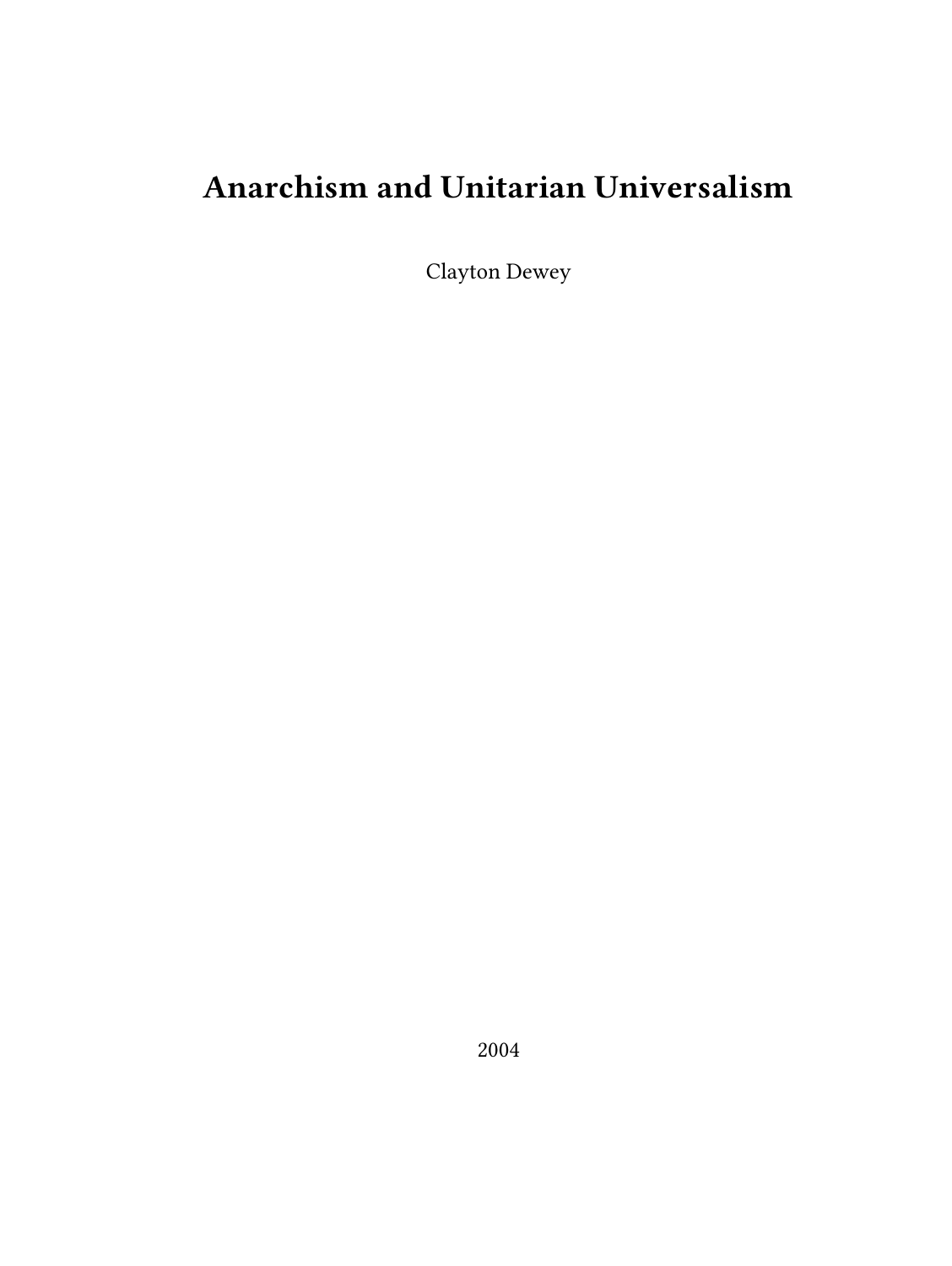# **Contents**

| Anarchism and Organized Religion (and all contracts of the state of the state of the state of the state of the state of the state of the state of the state of the state of the state of the state of the state of the state o |
|--------------------------------------------------------------------------------------------------------------------------------------------------------------------------------------------------------------------------------|
| $\overline{4}$                                                                                                                                                                                                                 |
| Unitarian Universalism: What the Heck Does It Mean?! 4                                                                                                                                                                         |
|                                                                                                                                                                                                                                |
|                                                                                                                                                                                                                                |
| - 6                                                                                                                                                                                                                            |
|                                                                                                                                                                                                                                |
| 8                                                                                                                                                                                                                              |
|                                                                                                                                                                                                                                |
|                                                                                                                                                                                                                                |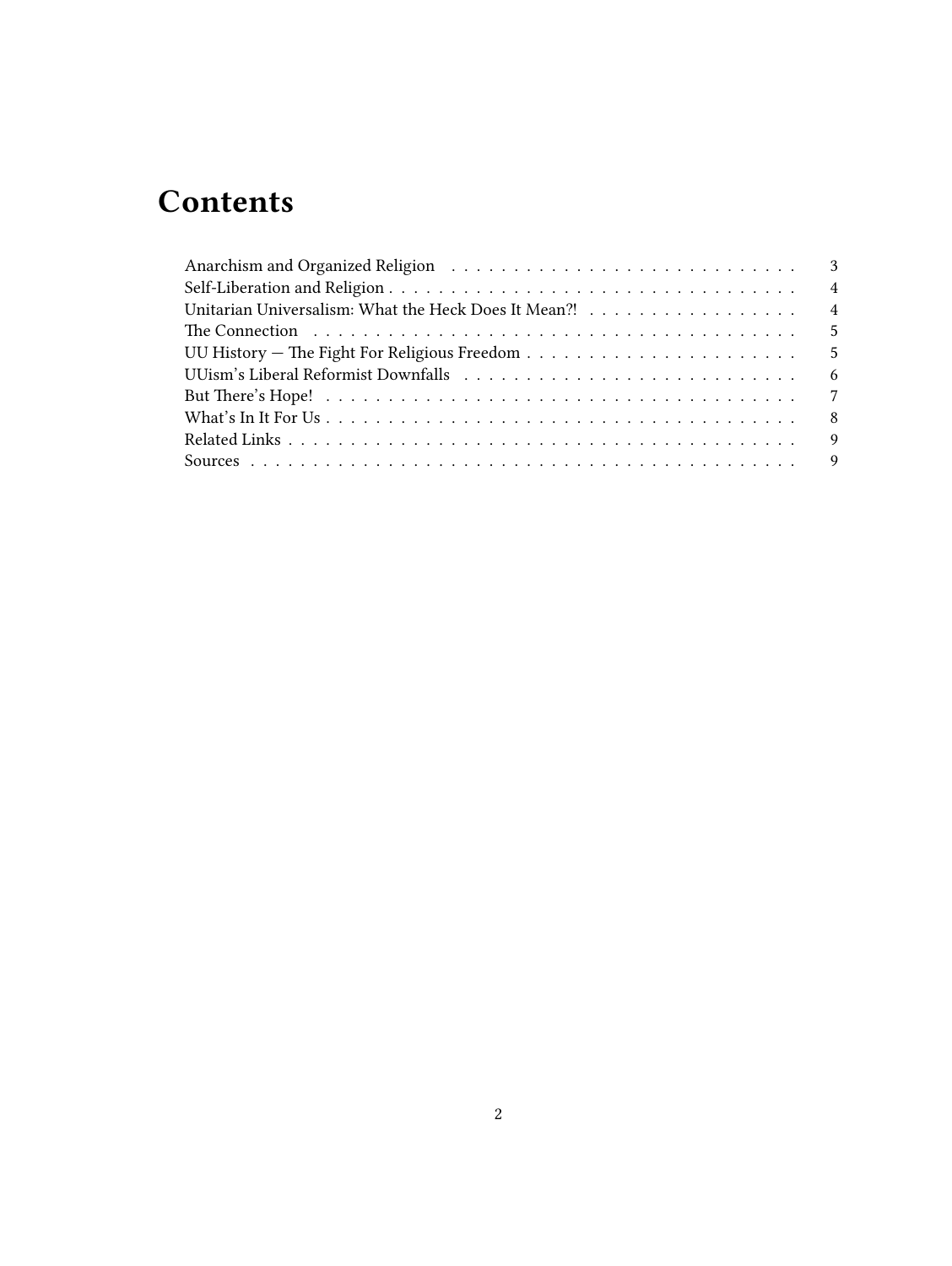I vividly remember my first real encounter with anarchist thought; it was at a Young Religious Unitarian Universalist (YRUU) conference. I saw a girl Sonja, wearing a shirt with some sort of anarchist phrase and drawing on it. I found it odd that someone would wear an anarchy shirt, especially since she seemed so intelligent and figured that the appeal of chaos really only lied in the young angst-ridden punks I came across on occasion. Later I overheard Sonja tell of how she bought the shirt at her favorite anarchist bookstore. This told me that 1)there was actually entire books on the ideas of anarchy and that 2) if she bought it from her "favorite" store there must be other anarchist bookstores. I decided to research it. I typed in anarchy and came across the Anarchist FAQ. Soon I realized that anarchists did not in fact believe in chaos, and actually felt that order could be maintained in ways other than the state and hierarchy. Thus my journey into anarchism began.

Today I am a self-declared anarchist and Unitarian Universalist. While I can attribute my introduction into anarchism to YRUU and many of my UU friends are also anarchists, the fact remains that on both sides ignorance about the other is rampant. It's a shame that this is true, especially because I feel that the anarchist movement and Unitarian Universalist religion could greatly compliment one other in their commitment to a better world.

# <span id="page-2-0"></span>**Anarchism and Organized Religion**

While not all anarchists absolutely reject religion, many do and many (anarchists and nonanarchists) equate anarchism with atheism. Even more reject organized religion. There's great reason for these beliefs. The idea that one must acquiesce to the power of a "divine" or supernatural force flies in the face of the anarchist values of freedom, individuality along with their rejection of hierarchy and authority. Similarly, creed-based religions' assertion that their way is right, even if that way is non-hierarchical, is incompatible with the anarchist notion that absolute Truth is a farce and to have one set of morals placed upon all to be coercive and destructive to creativity and individuality. Most organized religions are oppressive institutions that anarchists seek to abolish along with the state and capital. However, to throw out organized religion all together would be a grave mistake.

Many anarchists may all-out reject the idea of an organized religion, for the above-said reasons, but since when have anarchists been opposed to organization? The popular IWW cry is "Don't mourn, organize!" And it was the Italian anarchist, Ericco Malatesta who declared that "Anarchism is organization, organization and more organization." Just as anarchists wish to create non-hierarchical institutions which satisfy our material needs in place of the existing oppressive ones, we should be establishing institutions which satisfy our spiritual needs. This is not a call to form an anarchist church which all anarchists must subscribe to. This is, however, a call to explore the possibility of anarchistic organized religions. Fewer and fewer people are attending church regularly. The right would attribute it to the ever-increasing moral decay of our society, but perhaps it is because more people have a hard time subscribing to one, narrow interpretation of the Bible or expression of spirituality. More and more marriages are crossing religious lines, leaving parents in a bind when wishing to raise their children in a supportive community, but also one that would be open to more than one belief system. Just as "a human being in isolation cannot even live the life of a beast, for they would be unable to obtain nourishment for themselves" materially, so may they wish for spiritual nourishment from others as well. While people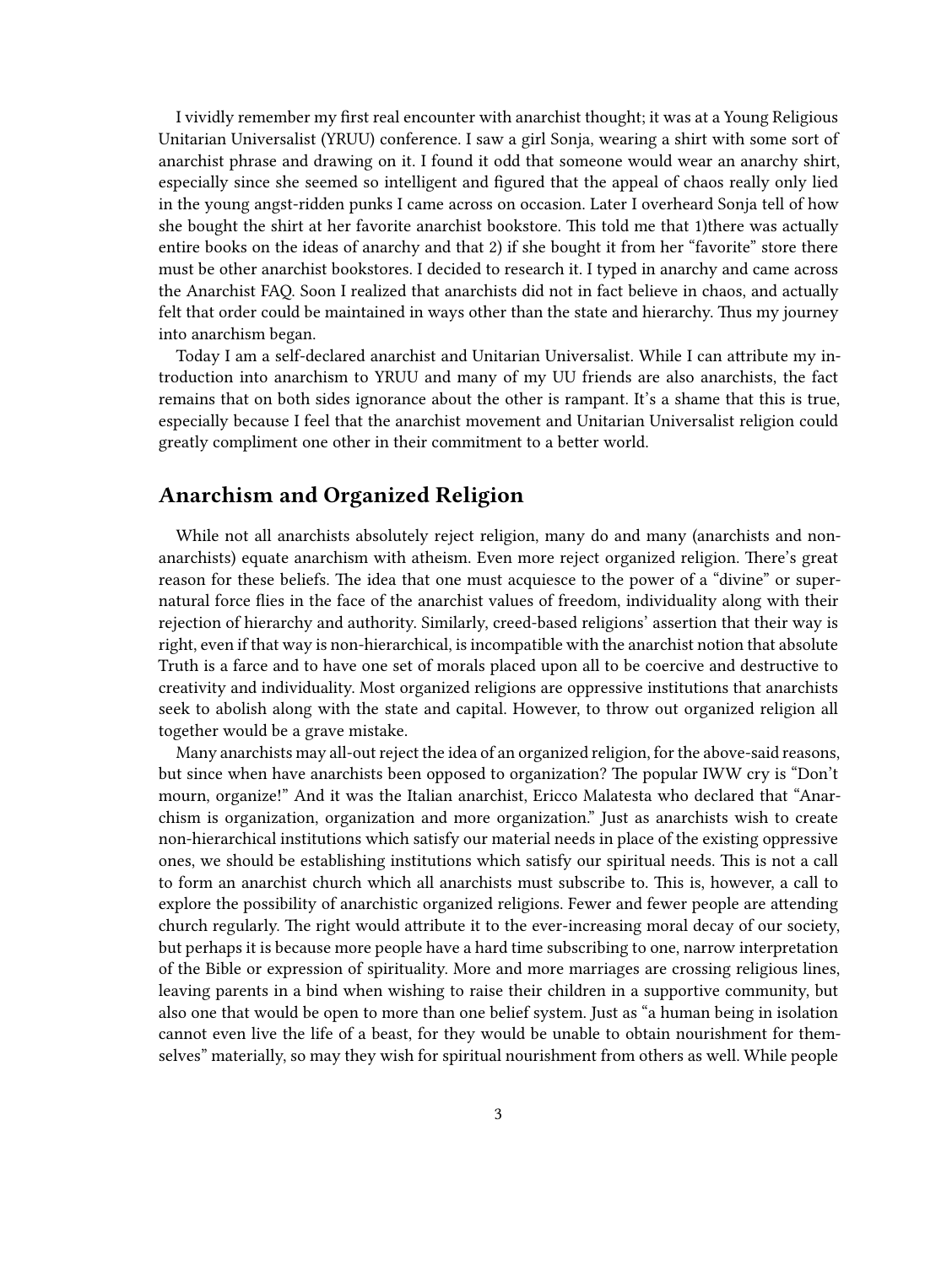are becoming disillusioned with organized religion, the healthy, self-liberating alternatives are small and virtually unknown to the populace. Again drawing from Malatesta, "When a community has needs and its members do not know how to organize spontaneously to provide them, someone comes forward, an authority who satisfies those needs by utilizing the services of all and directing them to their liking." In this case, that authority is the religious right. When we as anarchists abandon religion and in particular organized ones, we allow the right to move in and provide for that community instead. If we cannot offer a community to help assist parents in raising a family and serve as a support group, they may simply pick the lesser of evils. It is for this reason that we must support those organized religions which are based upon the same principles that we are striving for in an anarchist society. It is my feeling that Unitarian Universalism, is one of those religions.

#### <span id="page-3-0"></span>**Self-Liberation and Religion**

A significant part of anarchism is the idea of self-liberation. We must unlearn oppressive axioms instilled in us. We are socially conditioned through myriad avenues: family, school, media, etc; one which has a dramatic impact on people's conditioning is religion. Many point to the Judaeo-Christian foundation of American society to be the root of oppressive thought such as patriarchy, white-supremacy, colonialism, etc. If we are serious about people liberating themselves mentally, emotionally and spiritually it makes sense that we be offering places for people to go that seek a religion which promotes the individual and free search for truth and meaning. The religion I wish to address in this essay is Unitarian Universalism.

#### <span id="page-3-1"></span>**Unitarian Universalism: What the Heck Does It Mean⁈**

Despite the long, multi-syllabic name and relatively small "membership" base (about 218,404 in the United States), Unitarian Universalism (UUism) is far from a cult. In fact, it could quite possibly be the anti-thesis of such. UUism is unique from other religions in that it is non-creedal. Thus, there is not one singular belief that binds Unitarian Universalists together. Instead, much like anarchy, UUs are brought together by a set of principles, interpreted and expressed uniquely by each individual. The principles of UUism are the following:

- 1. The inherent worth and dignity of every person
- 2. Justice, equity and compassion in human relations
- 3. Acceptance of one another and encouragement to spiritual growth in our congregations;
- 4. A free and responsible search for truth and meaning
- 5. The right of conscience and the use of the democratic process within our congregations and in society at large
- 6. The goal of world community with peace, liberty, and justice for all;
- 7. Respect for the interdependent web of all existence of which we are a part.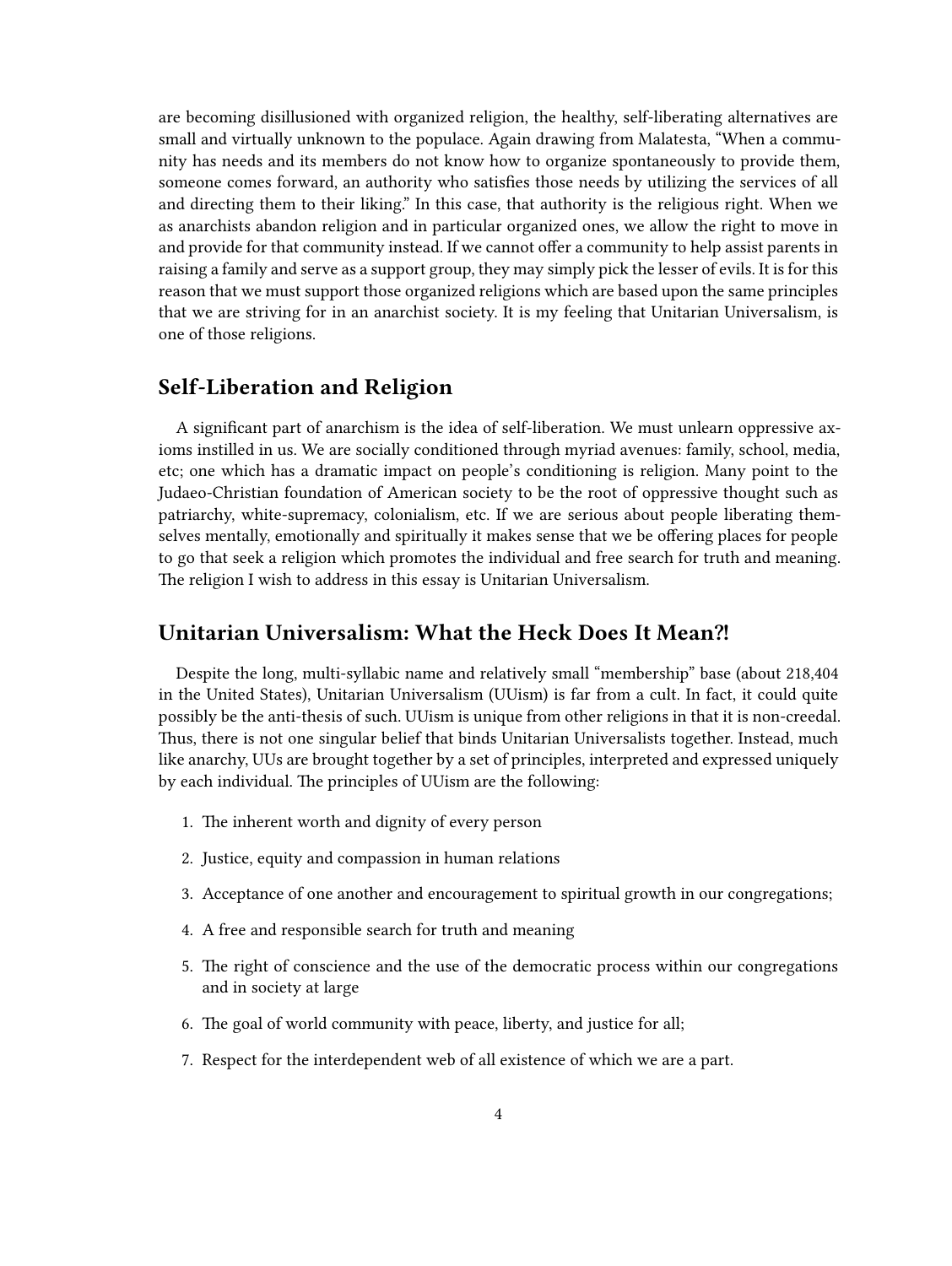## <span id="page-4-0"></span>**The Connection**

As can be seen, while all the principles may not necessarily speak powerfully to all anarchists or be relevant enough to "convert" one to UUism, it can be said that each one of them is compatible with anarchism. None of the principles espouse the need for hierarchy, the domination of others, nor the presumption that life be based on competition. In fact, upon reading them, it can be drawn that the essence of anarchism (as taken from the Anarchist FAQ), "free co-operation between equals to maximise their liberty and individuality" is strongly imbedded in these principles, particularly the first, second, fourth, fifth and sixth.

L. Susan Brown describes anarchism as the belief in "the inherent dignity and worth of the human individual," almost identical to the first principle of UUism. Hence, the basic premise of UUism springs from a reverence for the freedom of the individual. Hierarchy and domination is directly opposed to this, as well as against the fourth principle "A free and responsible search for truth and meaning." It is up to the individual, not some higher authority (be that person, word or deity) to decide what is right and true. It can be said then, that UUism and anarchism both spring from the principle of liberty.

Both UUs and anarchists realize that liberty does not exist in a vacuum, thus the word "responsible" being present in the fourth principle. Along with that, they understand that humans are social beings and interaction is inevitable. What must be asked then, is how should we interact so as the most freedom can be attained? UUs point to the values of "justice, equity and compassion" as those which should be present in our relations with one another. Anarchists would agree, claiming that voluntary cooperation (mutual aid) is the principle on which we should base our interactions. Further, UUs call for the "respect for the interdependent web of all existence of which we are a part." Once again, the respect for liberty as well as the rejection of domination over another. It could also be said that it acknowledges the need for solidarity, for we are all connected.

The last principle of anarchism, equity, is also among the values of UUs. When we speak of equity, we mean not the subjugation of people to fit a certain model, but rather ensuring that opportunities are open equally to all. UUs have demonstrated this in thought, calling for "equity" in human relations and a world based on "justice."

# <span id="page-4-1"></span>**UU History — The Fight For Religious Freedom**

UUism was born from two faiths, Unitarianism and Universalism, eventually uniting in the sixties. Both these religions came out of the fight that anarchists have taken on now — rejection of authority and hierarchy.

Unitarian comes from the word "one god." Unitarians rejected the Trinity (Father, Son and Holy Ghost) and the deification of a human being, in this case Jesus, as serving them in any way. Rather than worship Jesus, they followed him. Like the Unitarians, Leo Tolstoy, probably the most influential character in the Christian Anarchist movement, drew his inspiration from Jesus' actions and words rather than obsessing over whether or not he was divine and the one Son of God. In biblical texts he saw "the voluntary poverty of Jesus, his comments on the corrupting effects of wealth and the Biblical claim that the world was created for humanity to be enjoyed in common have all been taken as the basis of a socialistic critique of private property and capi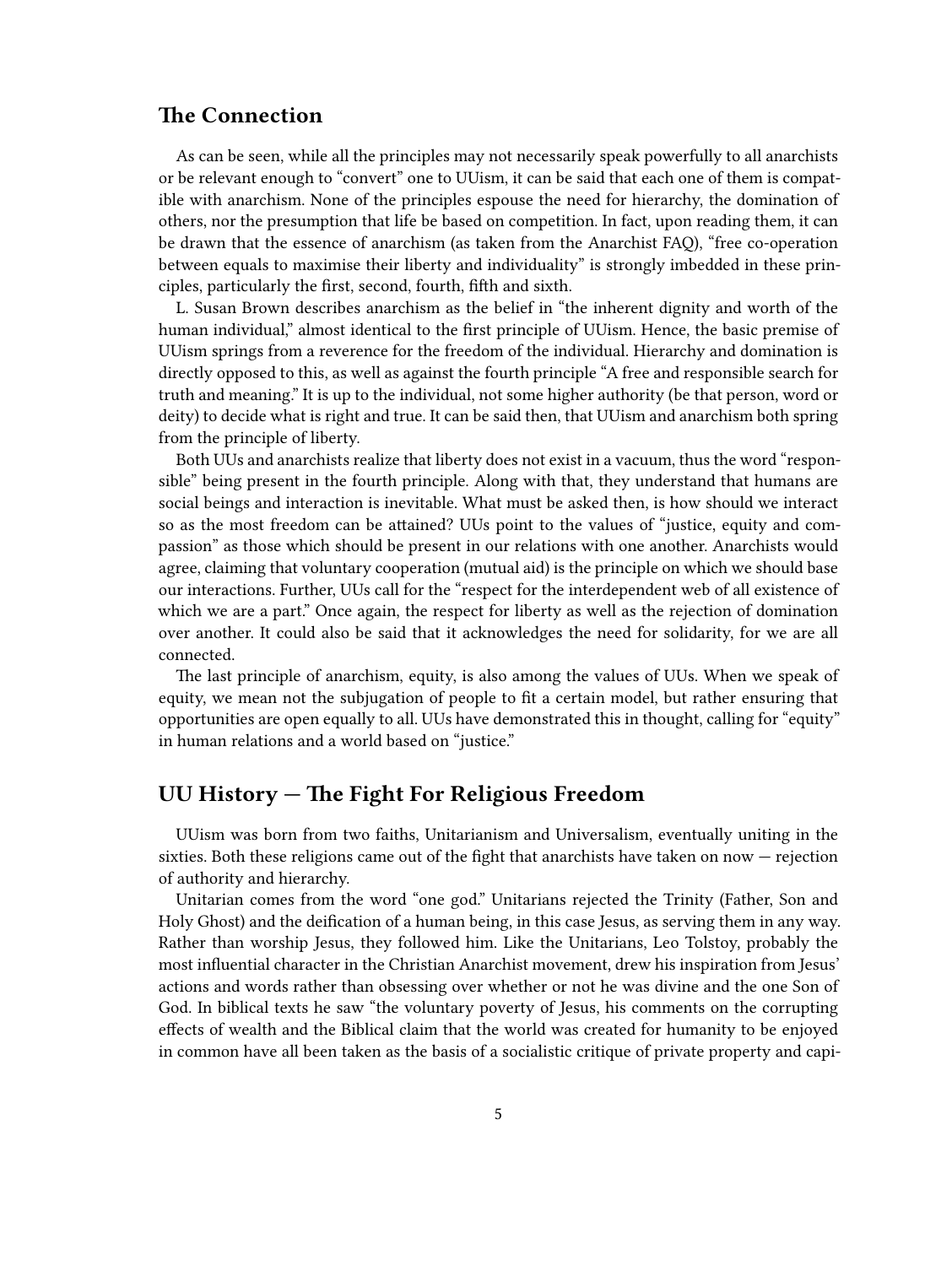talism." The idea that Jesus was a person rather than a deity also rejected the notion that no one can be as great as Jesus, but that indeed all can live out the examples he set forth.

While the Unitarians rejected absolute authority, the Universalists took on hierarchy. Universalism comes from the idea of universal salvation. At the time, pre-destination: the idea that people's souls are stamped as good or evil the moment they are conceived on thus only certain people will reach heaven, was commonly held. Predestination was an effective tool in justifying the positions of the ruling class and their nobility, for they were good and deserved their unequal amount of power while the poor were kept down. Universalists cried out against this, claiming that God was a loving and compassionate God and that anyone and in fact all people were capable of reaching heaven. And from this position came the first principle — The inherent worth and dignity of every person.

Along with the courage to put forth these beliefs in freedom and equality; UUs have consistently been at the forefront in regards to accepting marginalized and persecuted people. "The Gloucester church included a freed slave among its charter members, and the Universalists became the first denomination to ordain women to the ministry, beginning in 1863 with Olympia Brown." UUism has also been a leader regarding glbtq rights, establishing a Gay Affairs Office in 1973. Openly gay men and women can and are ministers within the faith. UU Ministers also ordain same-sex marriages. UUism is rich in dissent as well as the continued fight against oppression towards a more accepting, free world.

Unitarian Universalism has also popularized many ideas that anarchism embraces as well. The best example of this is probably Henry David Thoreau, Unitarian and transcendentalist. Thoreau's essay, *Civil Disobedience* is without a doubt one of the most influential writings in the history of radicalism. His statement that "How does it become a man to behave toward this American government today? I answer, that he cannot without disgrace be associated with it… Under a government which imprisons any injustly, the true place for a just man is also a prison" galvanized people into going against the government and refusing to comply with the rules. It is from this idea that one of most highly regarded tactics by anarchists, direct action, emerged. Another influential radical Unitarian is singer/songwriter and labor activist Pete Seeger. In the same category is Utah Phillips, outspoken proponent for anarchism and UUism. The Unitarian Universalist movement also has strong ties with women's rights movements and feminism. Mary Wollstonecraft herself was both an anarchist and Unitarian and was bold in her radical politics and challenges of the church. Susan B. Anthony, Clara Barton, Louisa May Alcott, to name just a few, were all Unitarian women who fought for the rights and respect of women. Historically, many UUs have been an active force in radical politics, living out the seven principles and the essence of Unitarian and Universalist belief.

## <span id="page-5-0"></span>**UUism's Liberal Reformist Downfalls**

There's no doubt that Unitarian Universalists have been some of the more daring religious peoples of our time, since Michael Servetus (one of the first to preach the Unitarian faith) was burned at the stake, UUs have confronted ridicule and suppression for their belief that each person should have the right to choose his/her religious beliefs.

And while there have been many a brave Unitarian and Universalist, the religion and its past is far from perfect. Yes, the religion has offered sanctuary for the persecuted, but not consistently.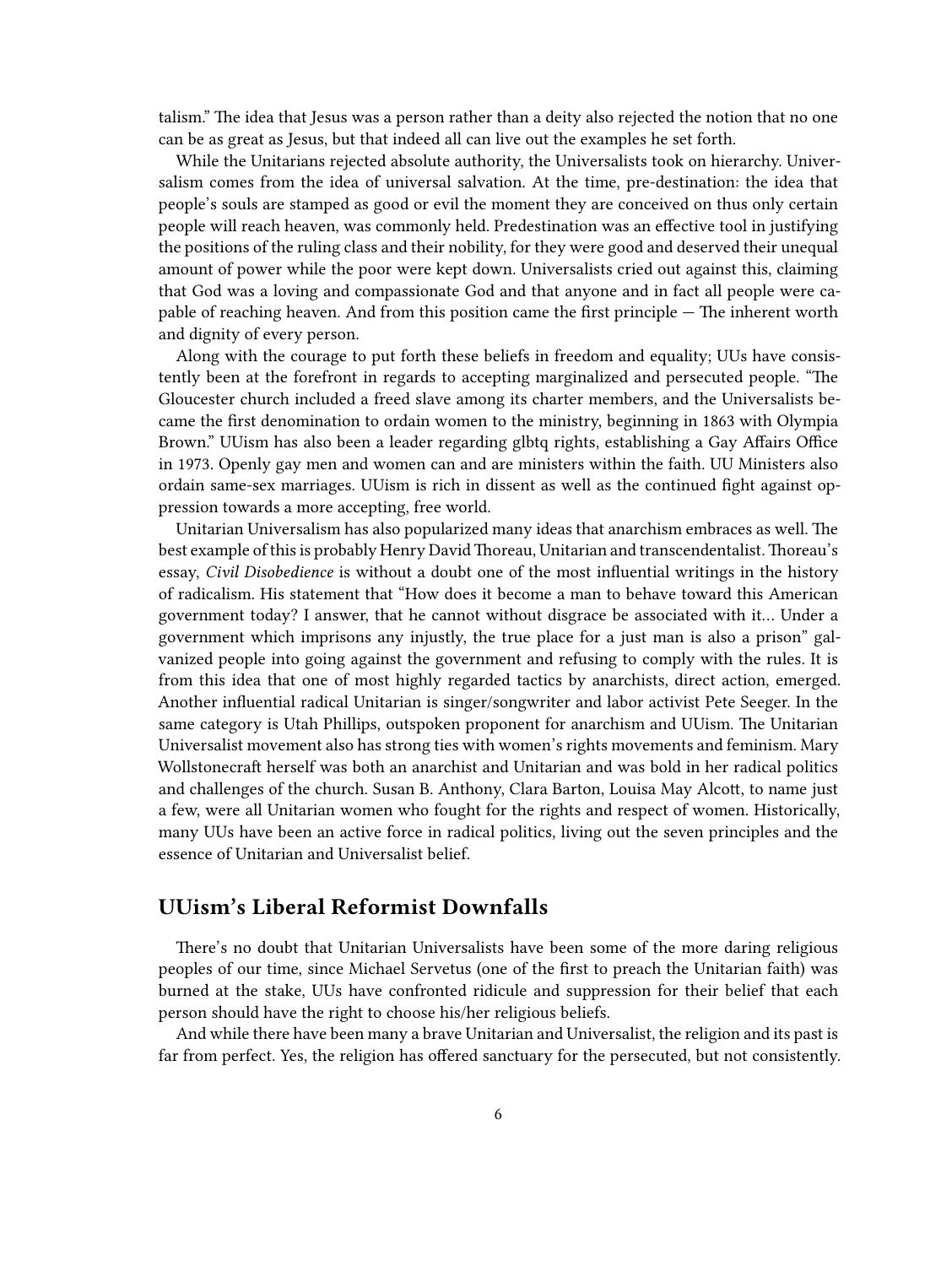It was in the sixties that Unitarian Universalism lost a great deal of its supporters, people of color. It was because a great deal of UUs were uncomfortable with being "too vocal" about civil rights. As a result, people of color left the faith betrayed. To this day, the majority of UUs are white, are middle to upperclass and liberal reformists. There have been steps made to mend the wrongs of the past, but most UUs' involvement in the political arena is flawed in the same way liberals' involvement is — issue-oriented rather than holistic, minimalistic and ineffective (ie: voting, typical boring protests) and paternalistic.

Another flaw I see with the faith is what many people are calling "the gap." That is, once young UUs leave the house they also leave the church. According to the UU World, as many as 90 percent of UUs leave the church after graduating high school. The biggest reason for this is a simple one — the UUA doesn't provide for what young adults are looking for. Most don't care for the traditional, sit-down and listen to someone speak, format but are also ageing out of Young Religious Unitarian Universalists (YRUU). They need something unique for them as well as an understanding of what they are going through. Unfortunately, many UUs are out of touch with young adults as well as their passions. Thus a mass exodus of young adults from the faith is the current reality.

## <span id="page-6-0"></span>**But There's Hope!**

Luckily, steps are being made to rectify these failures by the church. Many anti-oppression programs have been starting up, challenging many UUs' privileges as white, upper-class individuals. The Diverse and Revolutionary Unitarian Universalist Multicultural Ministries (DRUUMM) formed in 1997 to "create a support and advocacy organization for People of Color working in professional capacities within Unitarian Universalism." (www.druumm.org/2.html). Since its inception, the organization has expanded to include all members of the UUA, not just professionals. The new president, Bill Sinkford, was popularly elected because of his determination to put issues such as race, multiculturalism and anti-oppression work to the forefront as issues for the UUA to focus on. Also, more and more congregations are becoming "welcoming congregations," meaning that they have completed programs that bring awareness to the unique situation that the glbtq community is faced with and what sort of role UUs can take in ending the oppression and hardship felt by them.

Just as UUs are working towards being better anti-racist allies with people of color and other oppressed groups, they are also working towards meeting the needs of young adults. The Mind the Gap campaign was started up to address the age gap between youth and adults. The campaign successfully raised 2 million dollars to offer services specific to the needs of young adults.

UUs have certainly made mistakes before and continue to do so now, but our strong focus on being consistent in our values as well as a strong tendency towards critical thinking has kept the religion fresh and ever-evolving. The above-mentioned steps being made towards becoming a truly free and equal religion, despite the strong reformist and privileged nature of many UUs, is proof that working with this religion is worthy of our time and effort. If we as anarchists are more vocal within the movement, these sort of changes will be stronger and quicker. In fact, many of the UUs involved in putting on anti-oppression workshops, fundraising for campus ministries, etc. are anarchists. As anarchists, our understanding of privilege, power and oppression are invaluable to those seeking to take on such projects. Also, the anarchist movement is comprised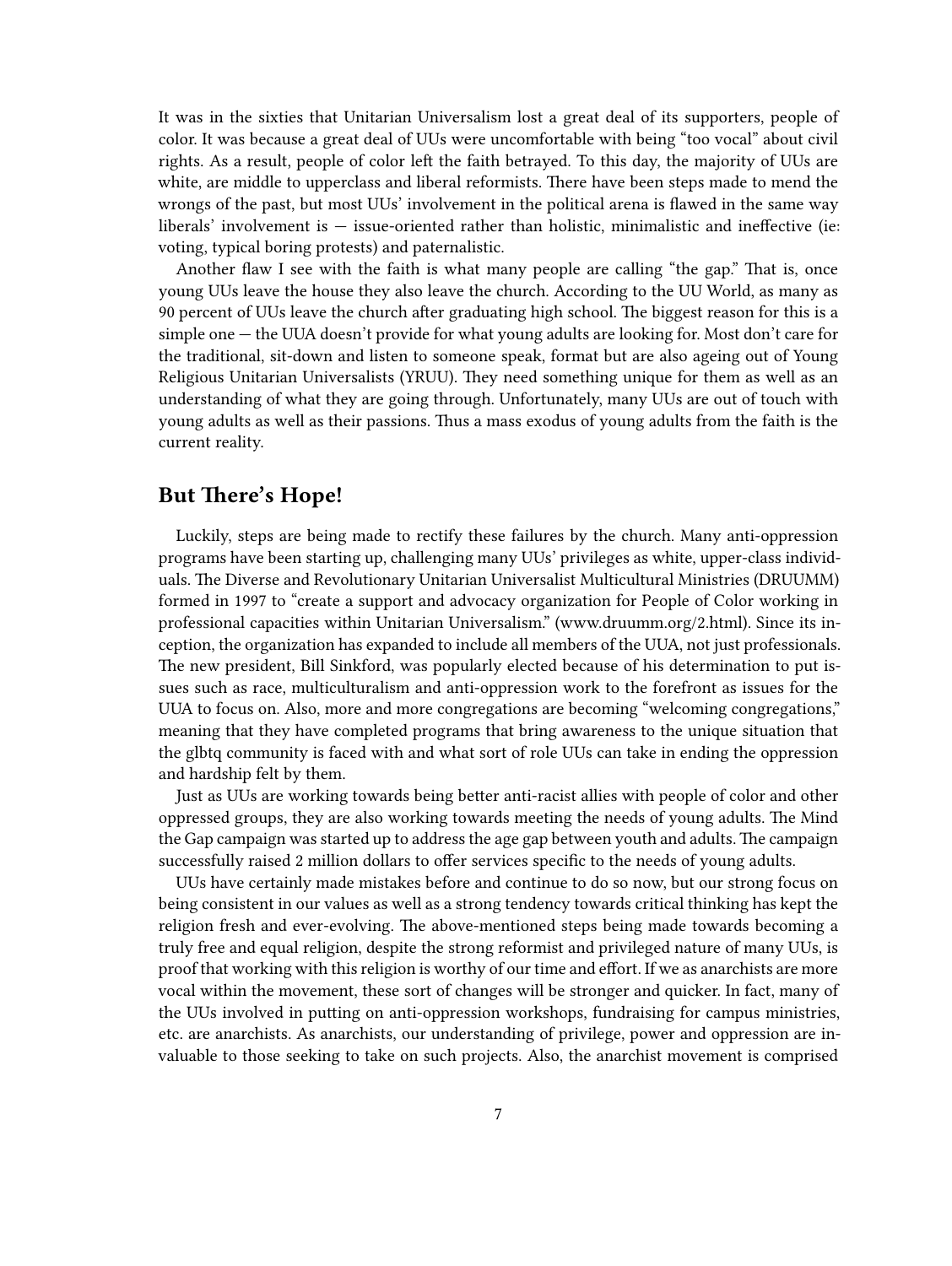mostly of young adults, precisely the populace the UUA is seeking to reach out to. If we become active in the religion, those issues which Unitarian Universalists are working on will be deepened by our own experiences and knowledge. It has always been when UUs have had a healthy understanding of power and privilege along with the ability to create non-hierarchical organizations, that they have provided spaces for people to exercise their faith freely and to the fullest. If a strong anti-authoritarian strain consistently runs through the faith, programs such as Young Religious Unitarian Universalists (YRUU) will continue to empower youth, Unitarian Universalist Young Adult Network (UUYAN) will grow, more congregations will prioritize anti-oppression work, the organizational structure of the Unitarian Universalist Association (UUA) will become more horizontal and less hierarchical and other facets of the faith will be truly democratic, accepting and libertarian in nature.

### <span id="page-7-0"></span>**What's In It For Us**

Of course, this offer of the hand, like any, would not be one-sided but mutually-beneficial. I've known many an anarchist to get burned out, grow jaded and bitter. A perfect example is a recent discussion regarding the A-Zone, a long running infoshop in Chicago. When putting out a call for help, many people responded with ambivalence because of the elitist, pretentious attitude they come up against when offering to help in the past. This isn't the case everywhere, but it certainly exists enough to be taken serious note of. In many ways it has been my spirituality, cultivated within Unitarian Universalism that has kept me grounded, energized, positive and hopeful. I'm not saying that UUism will magically erase the police harassment, the horrific injustice anarchists face when fighting against capitalism or even the toll that just knowing the destructive effects of capitalism takes upon us, but I do feel that for many anarchists: UU circles have the potential to offer support, understanding and an intimacy with people that is always vital when working for positive change.

There are, in fact, UU circles that have taken on an explicitly radical tone: UUIgnite — for UU radicals engage politically and UU Prophets, "an effort to reclaim radical Unitarian, Universalist and Unitarian Universalist history and kindle the UU legacy of social justice."

Along with curbing rampant cynicism or hopelessness, the UU church's services are ones that many anarchist parents could benefit from. As was mentioned at the beginning of this piece, many parents would like a supportive community to raise their children. UU religious education is extremely positive for children, offering the diverse views of world religions, encouraging an understanding of the many spiritual views out there. Rather than telling kids what to do, they simply show them what is out there and then let them decide for themselves what fits them best. YRUU basically saved me in high school because it was the only place where I could be accepted for who I really was. It was also there that I learned many of the activist skills I posses now: making decisions based on consensus, putting on conferences and holding successful workshops.

UU congregations oftentimes offer services beyond Sunday such as book clubs, women's and men's groups, pagan clusters, daycare services, etc. Church doors are often opened to protesters during summits or conferences as well as concerts, benefit shows, and other events. If we have a healthy relationship with the local church these resources are available to us: Food Not Bombs could use their kitchen, the sanctuary could be opened up for an Anarchist Black Cross benefit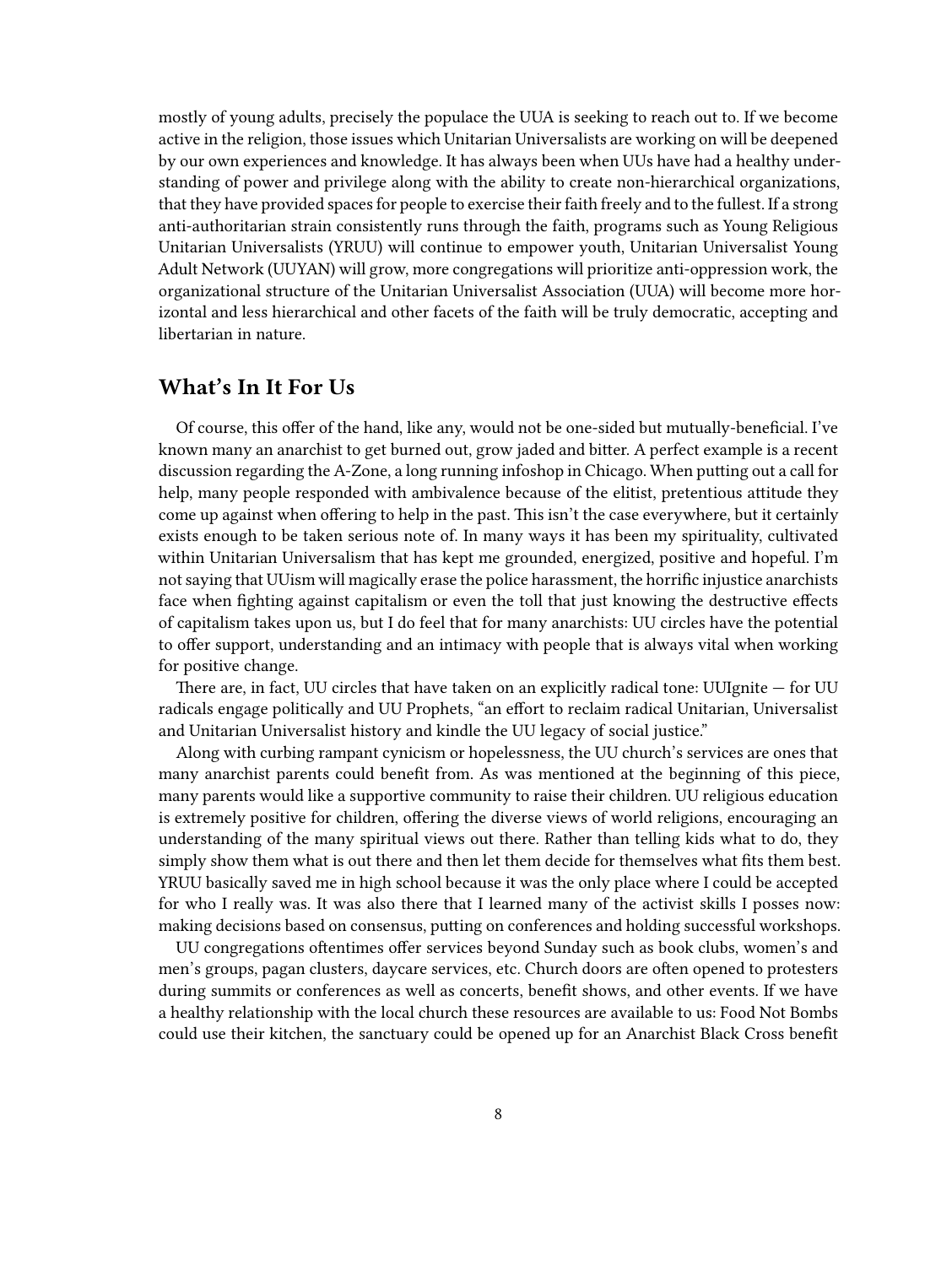show or people traveling could just spend the night inside away from the cold. These bonds have already been made in some areas and in others they can be developed and strengthened.

The Unitarian Universalist church is one that shares the most basic principles as we anarchists do: freedom, solidarity and mutual aid. It's about time we begin to actualize these principles by reaching out to one another. Here are some ideas to facilitate such networks:

- 1. Hold a workshop on anarchism at a youth or young adult conference, esp. social justice conferences.
- 2. Give a service or presentation on anarchism (or Emma Goldman, abolition movement, etc. ) to a congregation.
- 3. Start an anarchy book club and invite UUs to attend
- 4. Combine efforts on campaigns that both UUs and anarchists are interested in: food not bombs, same-sex marriage, fighting against religious bigots, pro-choice rights, etc.
- 5. If you stay at a UU church or use their building for an event be respectful and try to engage in honest, sincere discussion with UU members about your beliefs so as to dispel any myths they may be holding about you.
- 6. Attend a service or program put on by UUs that interest you: debate about the existence of god, anti-oppression training, etc.
- 7. Approach UU booths if you come across them at events and talk to them about anarchism and the commonalities you share.

## <span id="page-8-0"></span>**Related Links**

www.uuignite.net www.uuyan.org www.uua.org

#### <span id="page-8-1"></span>**Sources**

*Anarchism and Organization* by Errico Malatesta

Anarchist FAQ, A.2.1 What is the essence of anarchism? Quoted from Anarchist FAQ, A.2.1 What is the essence of anarchism? [*The Politics of Individualism*, p. 107]

Anarchist FAQ, A.3.7 Are there religious anarchists?

Harris, Mark W. Unitarian Universalist Origins: Our Historic Faith [www.uua.org](http://www.uua.org/info/origins.html) UU Prophets. Continental Conferences. [www.uua.org](http://www.uua.org/ya-cm/conferences/) Jan 26, 2004.